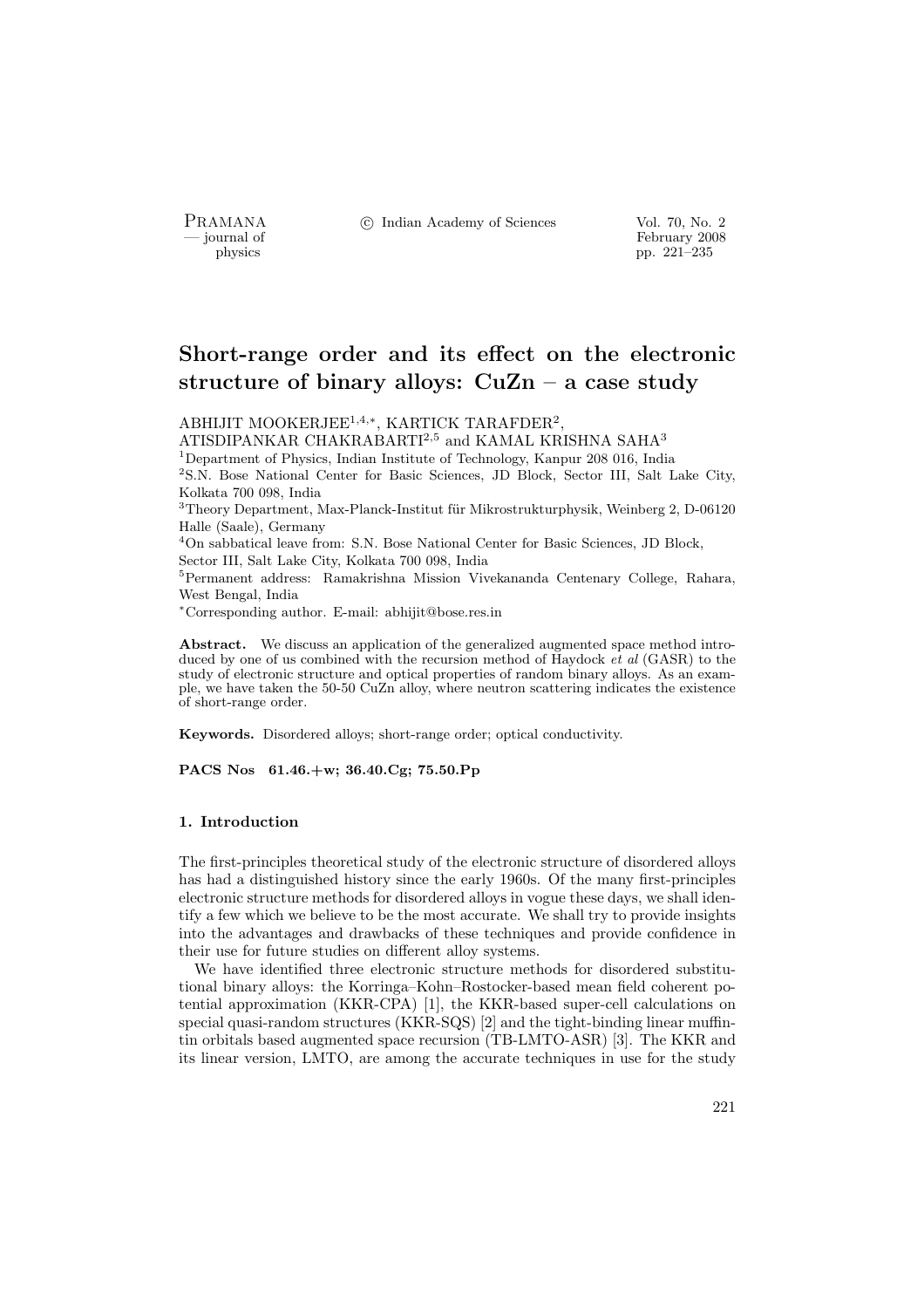of random substitutional alloys, where the disorder-induced scattering is local. Of course, LMTO being a linearized approximation to the KKR, is expected to be less accurate. However, if the energy window around the linearization energy nodes is not too large, the LMTO estimates energies with tolerances of around 50–100 mRyd. Unless we are interested in estimating energy differences smaller than this quantity or over large energy windows, the LMTO is good enough and has the great advantage that its secular equation is an eigenvalue problem rather than the more complicated functional equation of the KKR. We shall use all three of these methods and compare and contrast the corresponding results.

Methods to deal with disorder fall into three categories. First is the single-site mean-field CPA. This approximation has been eminently successful in dealing with a variety of disordered systems. However, whenever there is either strong disorder fluctuation scattering, as in dilute, split-band alloys or when local environment effects like short-ranged ordering, clustering and segregation, or local lattice distortions due to size mismatch of the constituent atoms become important, the single-site based CPA becomes inadequate.

In the second category belong the generalizations of the CPA, of which, the augmented space-based methods such as the itinerant CPA [4] (ICPA) and the augmented space recursion (ASR) [5,6], are foremost. They not only retain the necessary analytic (Herglotz) properties of the averaged Green function, as the CPA does, but also properly incorporate local environment effects.

In the third category belong the super-cell-based calculations. Zunger *et al* [2] suggested that if we construct a super-cell and populate its lattice points randomly by the constituents so as to mimic the concentration correlations in the random alloy, a single calculation with this super-lattice should approximate the configuration average in the infinite random system. This special quasi-random structure (SQS) approach has been used to incorporate short-ranged order and local lattice distortions in alloy systems [2]. Certainly, in the limit of a very large super-cell this statement is the theorem of spatial ergodicity. This theorem provides the explanation of why a single experiment on global property of a bulk material most often produces the configuration averaged result, provided the property we are looking at is self-averaging. How far this approach is accurate with a small cluster of, say, 16 atoms, is a priori uncertain.

Before we go on to describe the TB-LMTO-ASR and its generalization to deal with short-range order, let us examine the specific alloy system of interest to us in this area: namely, 50-50 CuZn. These alloys have a stable low-temperature  $\beta$ -phase which sits immediately to the right of the pure face-centered cubic Cu phase in the alloy phase diagram [7,8]. This phase, called  $\beta$ -brass, has a body-centered cubic structure. At high temperatures the alloy forms a disordered body-centered cubic structure. At around 730 K it orders into the B2 structure with two atoms per unit cell. The alloy satisfies the Hume-Rother´y rules [9] and has the same ratio of valence electrons to atoms. Jona and Marcus [7] have shown from a density functional theory (DFT) based approach that within the local density approximation (LDA), it is the body-centered based B2 which is the stable ground state. They also showed that if we include the gradient corrections (GGA) then we get a tetragonal ground state lower in energy by  $0.1 \text{ mRy/atom}$ . This is in contradiction with the latest experimental data. The alloying of face-centered cubic Cu with an equal amount of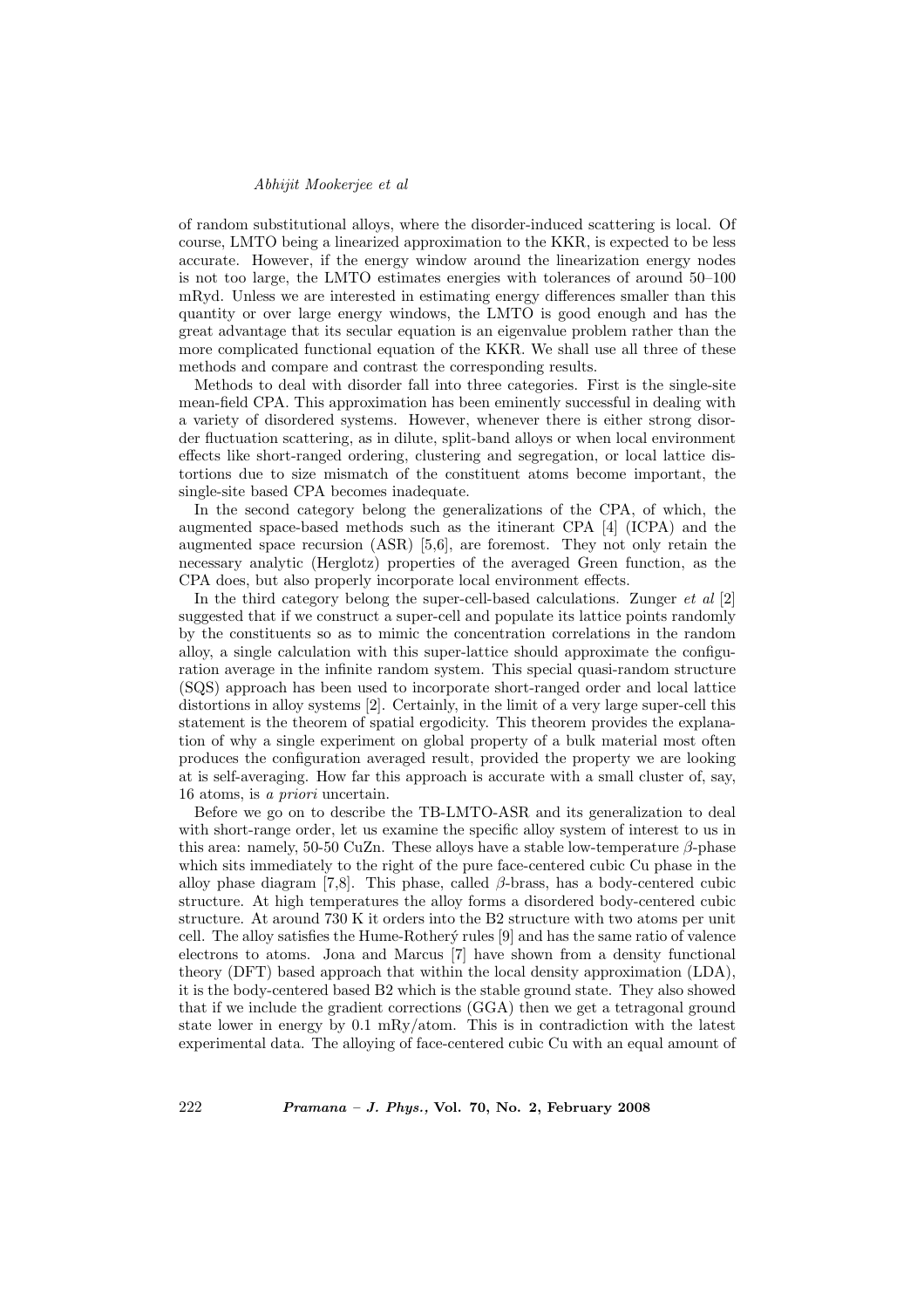Zn leads to a body-centered stable phase. Zn has only one electron more than Cu. This is an interesting phenomenon. CuZn alloys also have anomalously high elastic anisotropy. This makes the theoretical study of CuZn an interesting exercise for a proposed theoretical technique.

One of the earliest first-principles density functional-based study of the electronic properties of CuZn was by Bansil and Ehrenreich [10]. The authors had studied the complex bands of  $\alpha$ -phase of CuZn using the Korringa–Kohn–Rostocker (KKR) method coupled with the coherent potential approximation (CPA) to take care of disorder. They commented on the effects of charge transfer and lattice constants on the electronic structure. They found the electronic distribution of this alloy to be of a split band kind with the centers of the Cu and Zn d-bands well separated from each other. Their Zn d-bands showed hardly any dispersion and were shown only schematically in their figures. In a later work, Rowlands et al [11] generalized the CPA to a non-local version (NL-CPA) and studied the effects of short-range ordering in CuZn. Their technique was based on an idea of renormalization in reciprocal space suggested by Jarrell and Krishnamurthy [12].

Early neutron scattering experiments were carried out on  $\beta$ -brass by Walker and Keating [13]. The Warren-Cowley short-range order parameter, defined by  $\alpha(R) = 1 - P_{AB}(R)/x$ , where x was the concentration of A and  $P_{AB}(R)$  was the probability of finding an A atom at a distance of  $R$  from a B atom, was directly obtained from the diffuse scattering cross-section:

$$
\frac{d\sigma}{d\Omega} = x(1-x)(b_{A} - b_{B})^{2} \sum_{R} \alpha(R) f(K) \exp(iK \cdot R),
$$

where  $b_A$ ,  $b_B$  were the scattering lengths of A and B atoms, and  $f(K)$  =  $\exp(-C|K|^2)$  was the attenuation factor arising from thermal vibrations and static strains. The experimental data for the short-range order parameter as a function of temperature are thus available to us. An Ising-like model using pair interactions was studied by Walker and Chipman [14] and the short-range order was theoretically obtained. However, the pair interactions were simply fitted to the experimental values of the transition temperature  $T_C$  and in that sense it was an empirical theory. The experimental estimate of the nearest neighbour Warren-Cowley parameter was found to be varying between  $-0.171$  and  $-0.182$  at around 750 K.

In a later work using the much more sophisticated locally self-consistent Green function (LSGF) approach based on the tight-binding linear muffin-tin orbital (TB-LMTO) technique, Abrikosov et al [15] studied CuZn alloys. The authors argued that earlier studies of the mixing enthalpies of CuZn using the standard coherent potential approximation approaches [16–20] showed significant discrepancies with experiment. The discrepancies were assumed to partly arise from the neglect of charge transfer effects and partly because of short-ranged ordering (SRO). The main thrust of this technique, which was based on an earlier idea of a locally self-consistent multiple scattering (LSMS) by Wang et al [21], was to go beyond the CPA and include the effects of the immediate environment of an atom in the solid. The LSMS gave an excellent theoretical estimate of the ordering energy in CuZn:  $3.37 \text{ mRy/atom}$  as compared to the experimental value of  $3.5 \text{ mRy/atom}$ . The LSGF approach correctly predicted ordering tendency in CuZn on lowering temperature and combining with a cluster variation-Connolly Williams (CVM-CW)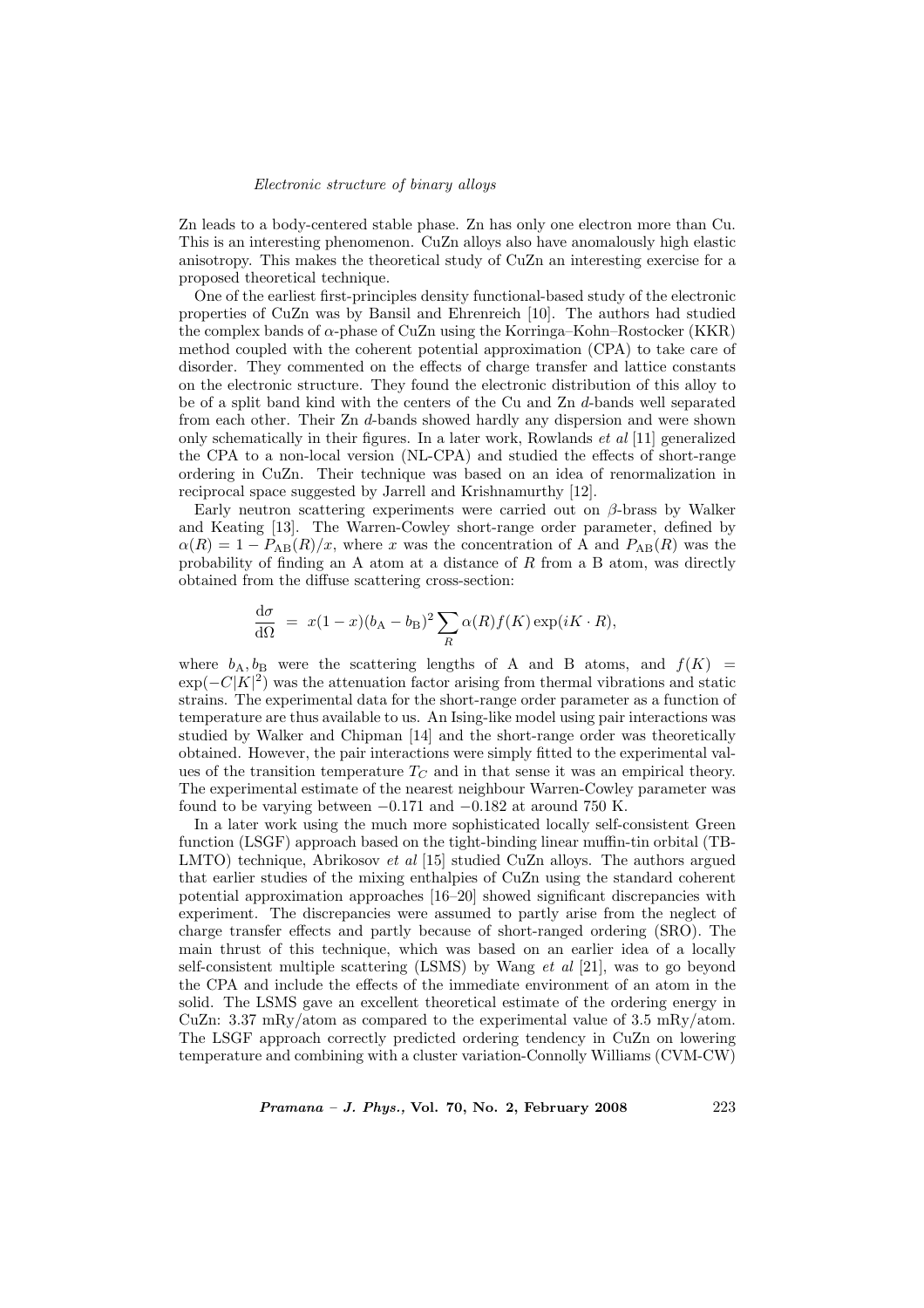obtained a value of the nearest neighbour Warren-Cowley SRO parameter  $\alpha =$  $-0.15$ . Subsequently, Bruno *et al* [22] proposed a modification of the CPA including the local field effects and showed that charge transfer effects can be taken into account as accurately as the  $O(N)$  methods just described. They applied their approach to the CuZn alloys.

One of the earlier works on the optical property of CuZn alloy was the determination of the temperature variation of optical reflectivity by Muldawer [23]. The author attempted to explain the colour of the disordered  $\beta$ -brass CuZn alloy via the internal photoelectric effect [24]. Although the experimental data also contained the contribution from plasma oscillations, the author claimed that the optical reflectivity helps to explain the band picture of the alloys as a function of the inter-atomic spacing. In order to explain the optical properties, Amar et al [25–27] studied the band structure of CuZn using the KKR method. However, they had used the virtual crystal approximation, replacing the random potential seen by the electrons by an averaged one. This is now known to be particularly inaccurate for split band alloys.

The above discussion was necessary to bring into focus the following points: in the study of alloys like CuZn it would be interesting to address the effects of charge transfer and short-range ordering. In this communication we shall address exactly these two points. We shall propose the use of the augmented space recursion (ASR) coupled with the tight-binding linear muffin-tin orbitals basis (TB-LMTO) [5] to study the effects of short-range ordering on both the electronic structure and the optical properties of  $\beta$ -CuZn alloy at 50-50 composition. We would like to stress here that the TB-LMTO-ASR addresses precisely these effects with accuracy: the density functional self-consistent TB-LMTO takes care of the charge transfer, while the local environmental effects which are essential for the description of SRO are dealt with by the ASR. The TB-LMTO-ASR and its advantages have been extensively discussed earlier in a review by Mookerjee [3] and in a series of articles [5,28–32]. We would like to refer the interested readers to these for details.

# 2. Spectral functions, complex bands and density of states for 50-50 CuZn

In this section we shall introduce the salient features of the ASR which will be required by us in our subsequent discussions.

We shall start from a first principle TB-LMTO set of orbitals [33,34] in the most-localized representation. This is necessary, because the subsequent recursion requires a sparse representation of the Hamiltonian. The TB-LMTO second-order tight-binding Hamiltonian  $\mathbf{H}^{(2)}$  is described by a set of potential parameters:  $\mathbf{C}_R$ ,  $\mathbf{E}_{\nu R}$ ,  $\mathbf{\Delta}_R$  and  $\mathbf{o}_R$  which are the characteristics of the atoms which sit on the lattice sites labelled by R, and a structure matrix  $S_{RR'}$  which is characteristic of the lattice on which the atoms sit. For a substitutionally disordered alloy, the structure matrix is not random but the potential parameters are and can be described by a set of random occupation variables  $\{n_R\}$ . We may write

$$
C_{RL} = C_L^{\text{A}} n_R + C_L^{\text{B}} (1 - n_R)
$$

 $\overline{a}$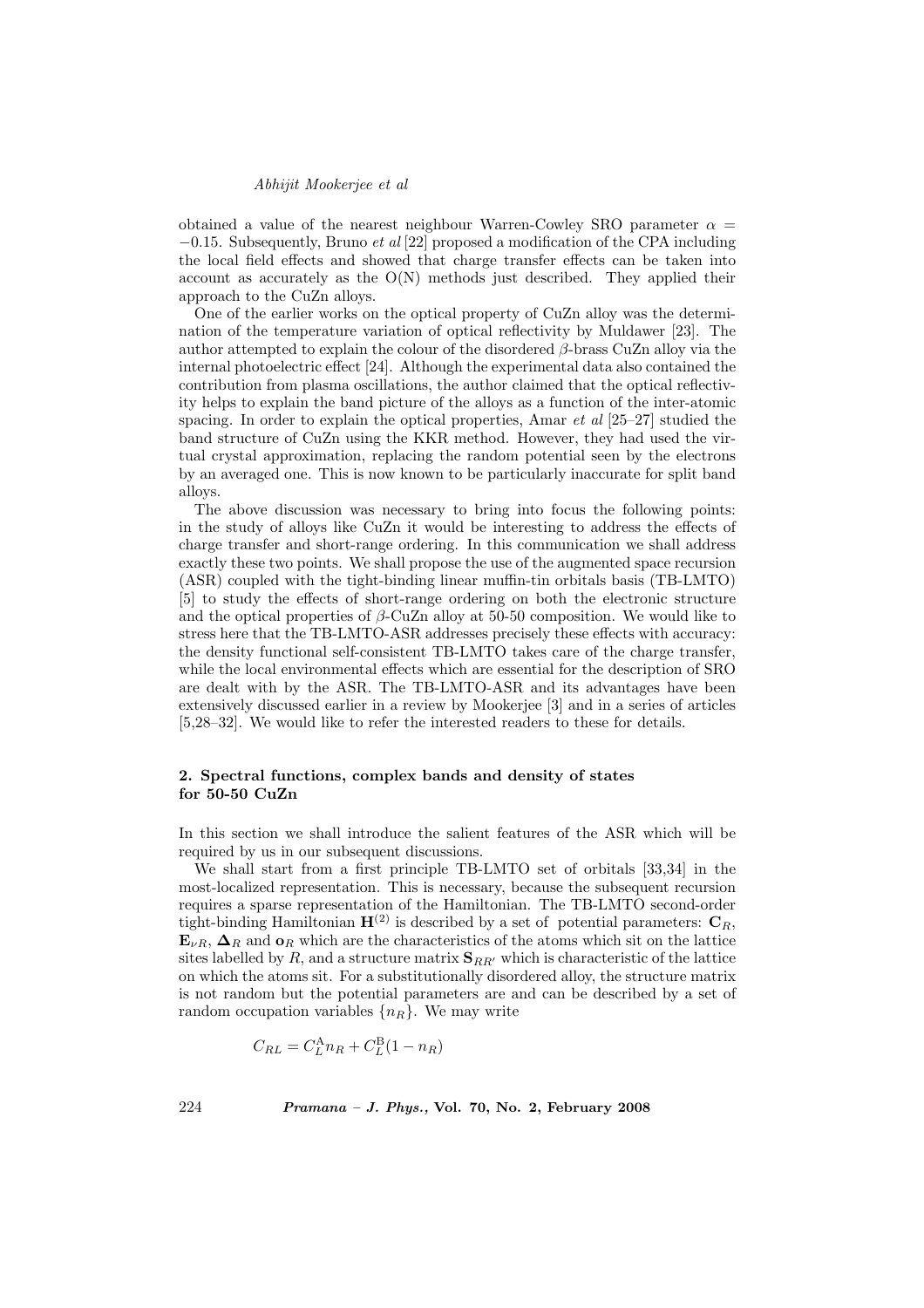and similar expressions for the other potential parameters. The random siteoccupation variables  ${n_R}$  take values 1 and 0 depending upon whether the muffintin labelled by R is occupied by A or B-type of atom. The atom sitting at  $\{R\}$  can either be of type A ( $n_R = 1$ ) with probability x or B ( $n_R = 0$ ) with probability y.

In the absence of short-range order, the augmented space formalism associates with each random variable  $n_R$  an operator  $M_R$  whose spectral density is its probability density.

$$
p(n_R) = -\frac{1}{\pi} \lim_{\delta \to 0} \operatorname{Im} \langle \uparrow_R \mid ((n_R + i\delta) \mathbf{I} - \mathbf{M}_R)^{-1} \mid \uparrow_R \rangle.
$$

The operator  $\mathbf{M}_R$  acts on the 'configuration space' of the variable  $n_R$ ,  $\Phi_R$  spanned by the configuration states  $|\uparrow_R\rangle$  and  $|\downarrow_R\rangle$ . The augmented space theorem [28] states that a configuration average can be expressed as a matrix element in the 'configuration space' of the disordered system:

$$
\langle \langle A(\{n_R\}) \rangle \rangle = \langle \{\emptyset\} | \widetilde{\mathbf{A}}(\{\mathbf{M}_R\}) | \{\emptyset\} \rangle, \tag{1}
$$

where

$$
\widetilde{\mathbf{A}}(\{\widetilde{\mathbf{M}}_R\}) = \int \ldots \int A(\{\lambda_R\}) \prod d\mathbf{P}(\lambda_R).
$$

 ${\bf P}(\lambda_R)$  is the spectral density of the self-adjoint operator  ${\bf M}_R$ , and the configuration **s** ( $\langle A_R \rangle$ ) is the spectral density of the sen-adjoint operator  $M_R$ , and the state  $|\{\emptyset\}\rangle$  is  $\prod_R^{\infty}|\uparrow_R\rangle$ . Applying (1) to the Green function we get

$$
\langle\langle \mathbf{G}(\mathbf{k},z)\rangle\rangle = \langle \mathbf{k}\otimes\{\emptyset\} |(z\widetilde{\mathbf{I}} - \widetilde{\mathbf{H}}^{(2)})^{-1} | \mathbf{k}\otimes\{\emptyset\}\rangle, \tag{2}
$$

where **G** and  $\mathbf{H}^{(2)}$  are operators which are matrices in angular momentum space, and the augmented k-space basis  $|{\bf k}, L \otimes \{\emptyset\}\rangle$  has the form

$$
(1/\sqrt{N})\sum_{R}\exp(-i\mathbf{k}\cdot R)|R,L\otimes\{\emptyset\}\rangle.
$$

The augmented space Hamiltonian  $\widetilde{H}^{(2)}$  is constructed from the TB-LMTO Hamiltonian  $\mathbf{H}^{(2)}$  by replacing each random variable  $n_R$  by the operators  $\widetilde{\mathbf{M}}_R$ . It is an operator in the augmented space  $\Psi = \mathcal{H} \otimes \prod_R^{\otimes} \Phi_R$ . The ASF maps a disordered Hamiltonian described in a Hilbert space  $\mathcal{H}$  onto an ordered Hamiltonian in an enlarged space  $\Psi$ , where the space  $\Psi$  is constructed as the outer product of the space  $H$  and configuration space  $\Phi$  of the random variables of the disordered Hamiltonian. The configuration space  $\Phi$  is of rank  $2^N$  if there are N muffin-tin spheres in the system. Another way of looking at  $\widetilde{H}^{(2)}$  is to note that it is the collection of all possible Hamiltonians for all possible configurations of the system.

This equation is now exactly in the form in which recursion method may be applied. At this point we note that the above expression for the averaged  $G_{LL}(\mathbf{k}, z)$ is exact.

The recursion method addresses inversions of infinite matrices of the type associated with the Green function [35]. Once a sparse representation of an operator in Hilbert space,  $\mathbf{H}^{(2)}$ , is known in a countable basis, the recursion method obtains an alternative basis in which the operator becomes tridiagonal. This basis and the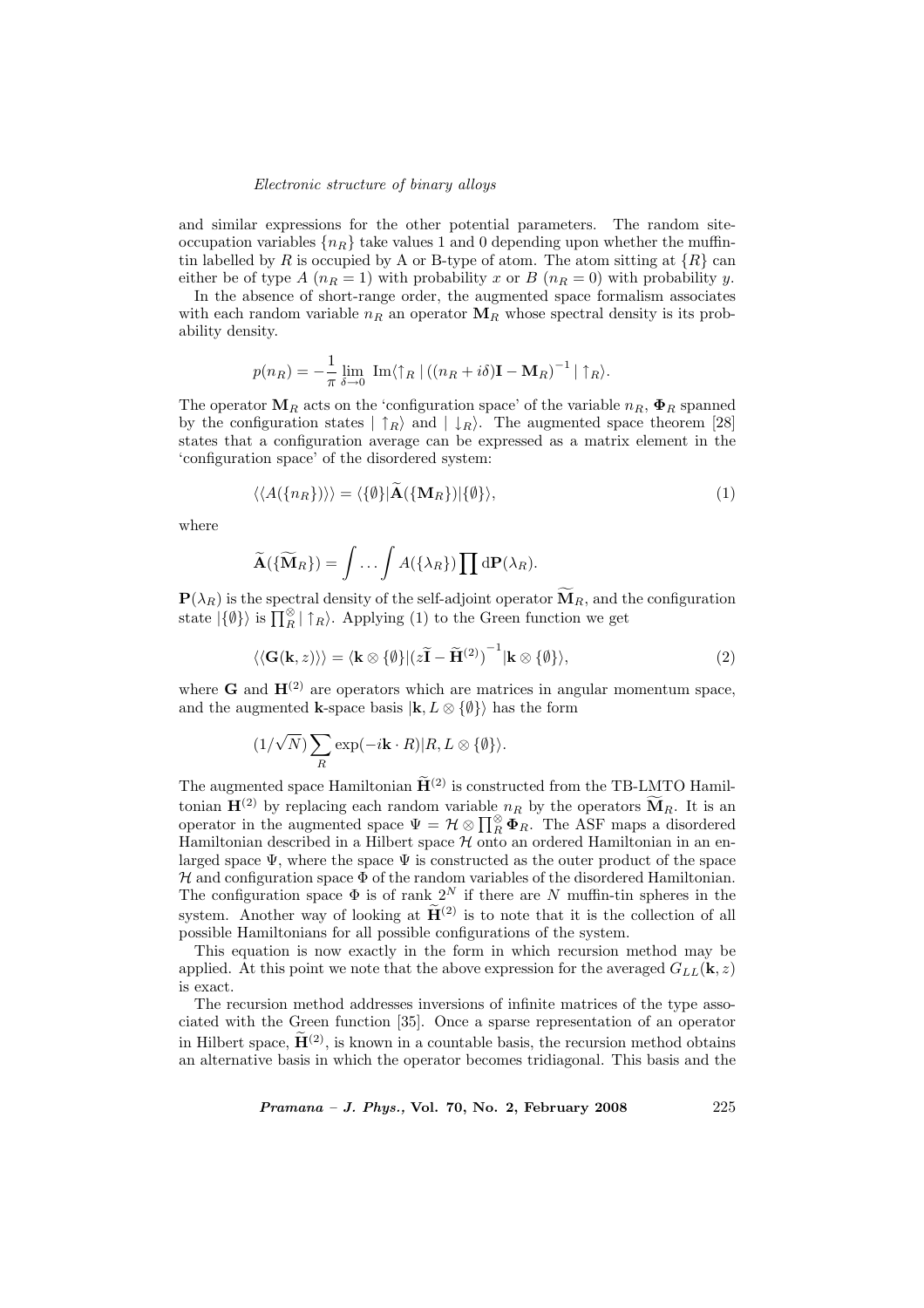

Figure 1. (left) Bands for pure Cu and Zn in bcc lattices with the same lattice parameter as the 50-50 CuZn alloy. The dashed lines are for Cu and the full lines for Zn. (right) Complex bands for the 50-50 CuZn alloy.

representations of the operator in it are found recursively through a three-term recurrence relation. The spectral function is then obtained from the continued fraction:

$$
\langle\langle G_{LL}(\mathbf{k},z)\rangle\rangle = \frac{\beta_{1L}^2}{z - \alpha_{1L}(\mathbf{k}) - \frac{\beta_{2L}^2(\mathbf{k})}{z - \alpha_{2L}(\mathbf{k}) - \frac{\beta_{3L}^2(\mathbf{k})}{z - \alpha_{NL}(\mathbf{k}) - \Gamma_L(\mathbf{k},z)}}
$$

$$
= \frac{\beta_{1L}^2}{z - E_L(\mathbf{k}) - \Sigma_L(\mathbf{k},z)},
$$
(3)

where  $\Gamma_{\mathbf{L}}(\mathbf{k}, \mathbf{z})$  is the asymptotic part of the continued fraction. The approximation involved has to do with the termination of this continued fraction. The coefficients are calculated exactly up to a finite number of steps  $\{\alpha_n, \beta_n\}$  for  $n < N$  and the asymptotic part of the continued fraction is obtained from the initial set of coefficients using the idea of Beer and Pettifor terminator [36]. Haydock and coworkers [37] have carried out extensive studies of the errors involved and precise estimates are available in the literature. Haydock [38] has shown that if we carry out recursion exactly up to  $N$  steps, the resulting continued fraction maintains the first  $2N$ moments of the exact result.

The self-energy  $\Sigma_L(\mathbf{k}, z)$  arises because of scattering by the random potential fluctuations.

The average spectral function  $\langle A_{\mathbf{k}}(E)\rangle$  is related to the averaged Green function in reciprocal space as

$$
\langle \langle A_{\mathbf{k}}(E) \rangle \rangle = \sum_{L} \langle \langle A_{\mathbf{k}L}(E) \rangle \rangle,
$$

where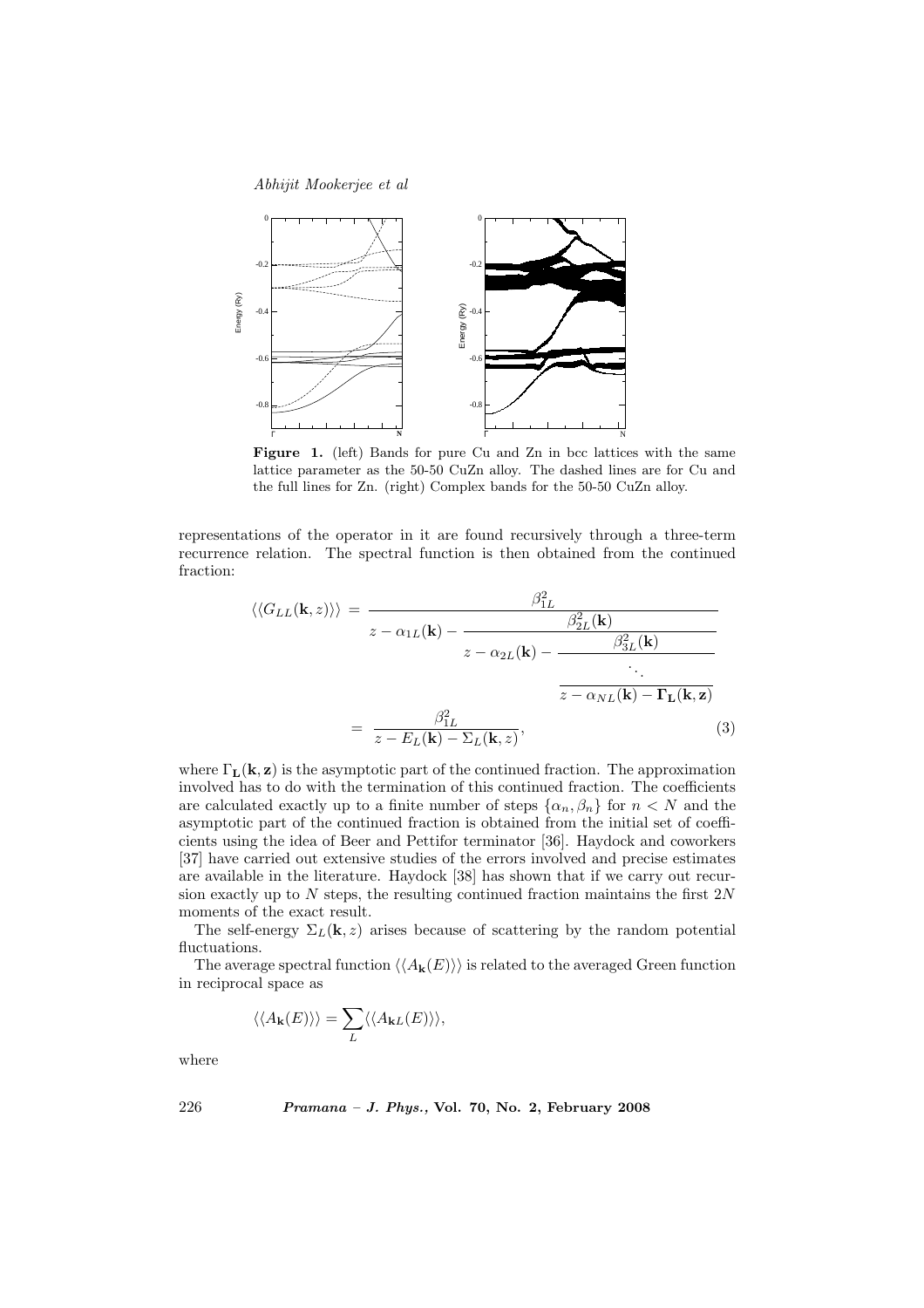Electronic structure of binary alloys



Figure 2. Spectral functions for the CuZn alloy for k-vectors along the Γ to N direction in the Brillouin zone.



Figure 3. (a) Density of states of pure Zn (solid line) and Cu (dashed line) in the same bcc lattice as the 50-50 CuZn alloy. (b) Density of states for ordered B2 50-50 CuZn alloy. (c) Density of states for the disordered bcc 50-50 CuZn alloy. These results are comparable to the single-site CPA.

$$
\langle \langle A_{\mathbf{k}L}(E) \rangle \rangle = -\frac{1}{\pi} \lim_{\delta \to 0+} \{ \text{Im} \langle \langle G_{LL}(\mathbf{k}, E - i\delta) \rangle \rangle \}.
$$

To obtain the complex bands for the alloy we fix a value for k and solve for

$$
z - E_L(\mathbf{k}) - \Sigma_L(\mathbf{k}, E) = 0.
$$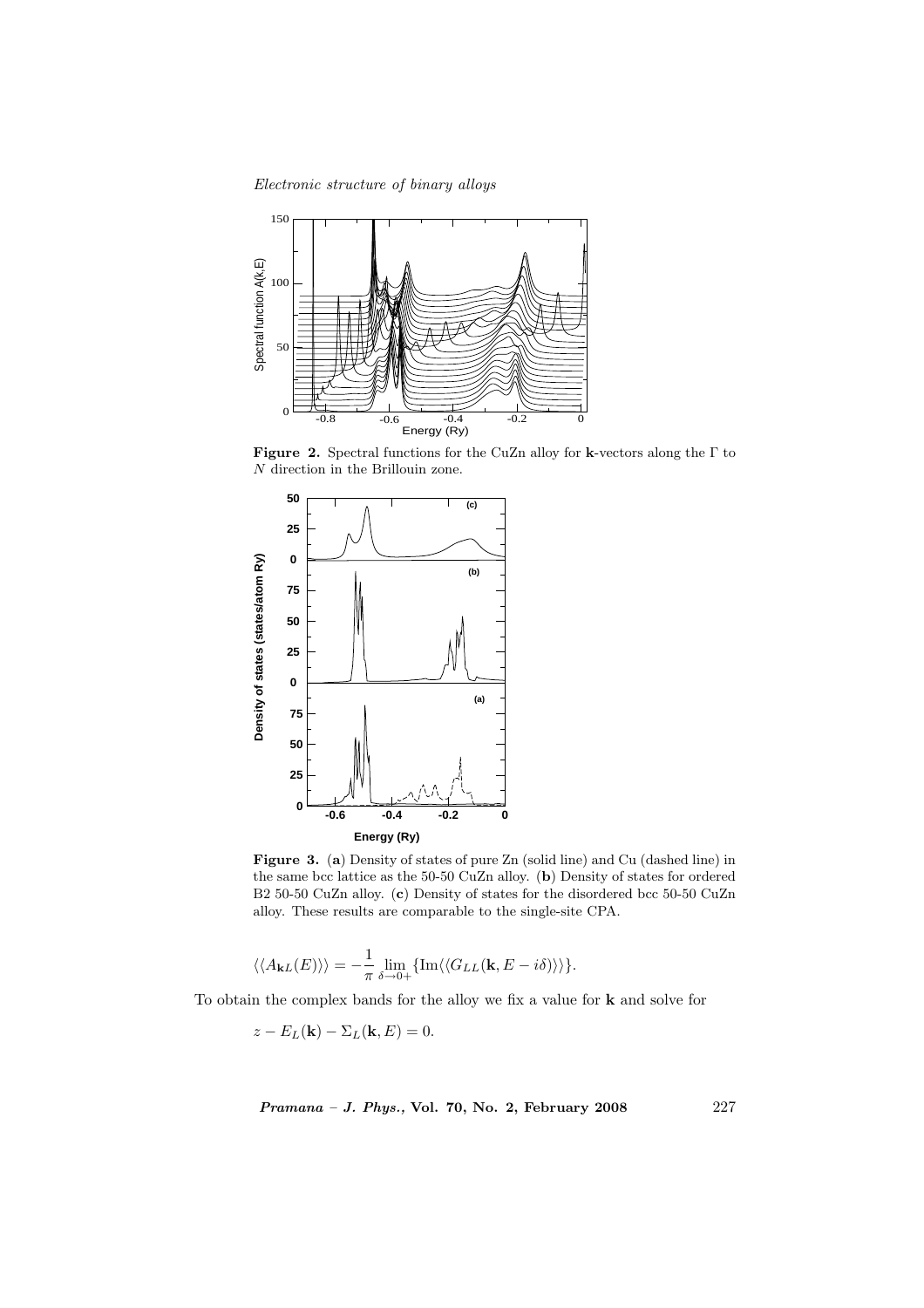The real part of the roots will give the position of the bands, while the imaginary part of roots will be proportional to the disorder-induced broadening. Since the alloy is random, the bands always have finite lifetimes and are fuzzy.

We have used this reciprocal space ASR to obtain the complex bands and spectral functions for the CuZn alloy. This is shown in figures 1 and 2. It should be noted that we have carried out a fully LDA self-consistent calculation using the TB-LMTO-ASR developed by us [39] to obtain the potential parameters. It takes care of the charge transfer effects. For the Madelung energy part of the alloy calculation, we have chosen the approach of Ruban and Skriver [40].

The two panels of figure 1 compare the band structures of pure Cu and pure Zn metals in the same bcc lattice as the  $50-50$  alloy. We note that the s-like bands of Cu and Zn stretch from −0.8 Ry,while the d-like states of Zn and Cu, whose degeneracies are lifted by the cubic symmetry of the bcc lattice are more localized and reside in the neighbourhood of −0.6 Ry and between −0.3 and −0.2 Ry respectively. The complex bands of the solid clearly reflect the same band structure. However, the bands are slightly shifted and broadened because of the disorder scattering of Bloch states in the disordered alloy. The broadening due to disorder scattering is maximum for the Cu d-like bands, less for the Zn d-like bands and minimum for the lower s-like bands. This is because Cu and Zn atoms do not present much fluctuation in the potential for the s-like states.

The same is reflected in the spectral functions, shown here also along the Γ-N direction in the Brillouin zone. We see sharp peaks stretching from  $-0.8 \text{ Ry}$ , groups of wider peaks around −0.6 Ry with less dispersion, characteristic of the more localized d-like states and groups of much wider peaks straddling −0.3–0.2 Ry also with less dispersion. The spectral functions play an important role in response functions related to photoemmission and optical conductivity [41]. Our complex bands agree remarkably well with figure 3 of Bansil and Ehrenreich [10]. These authors of course did not show the dispersion of the Zn d-bands, but as in their work, the Cu bands show greater disorder-induced broadening than the lower energy Zn d-bands.

We may use the generalized tetrahedron method to pass from the reciprocal space spectral functions to the real space density of states [42]. Alternatively, we may also carry out real-space ASR to obtain the density of states directly.

Figure 3 shows the densities of states for the pure Zn (solid lines) and Cu (dashed lines) in the same bcc lattice as the alloy and compares this with the ordered B2 and disordered bcc 50-50 CuZn alloy. We first note that in the ordered B2 alloy there is a considerable narrowing of the  $Zn$  well as the  $Cu$  d-like bands. The feature around −0.35 Ry below the Fermi energy is suppressed in the ordered alloy. In the disordered alloy on the other hand, although disorder scattering introduces life-time effects which washes out the sharp structures in the ordered systems, the resemblance to the pure metals is evident. As seen in the complex bands, the lifetime effects in the Cu d-like part is prominent. If we interpret figure 3a as due to completely segregated Cu-Zn and figure 3b as the completely ordered one, then the disordered alloy lies between the two. In the next section, introducing short-range ordering effects on top of the fully disordered alloy, we shall study how to bridge between the two states.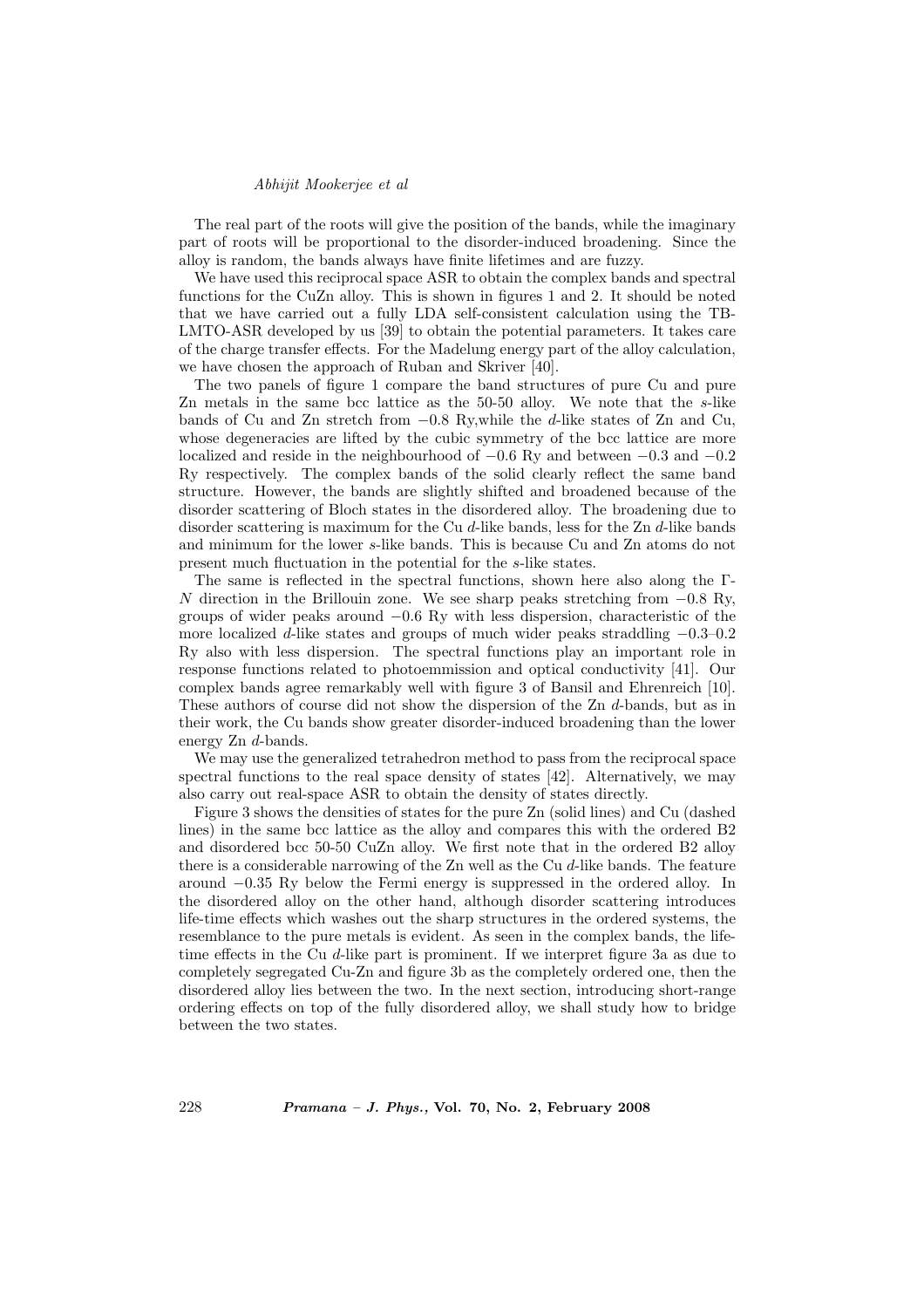## 3. Short-ranged ordering in the alloys

Attempts at developing generalizations of the coherent potential approximation (CPA) to include effects of short-range order (SRO) have been many, spread over the last several decades. The CPA being a single site mean-field approximation could not take into account SRO, since any description of SRO had to take into account correlations in, at least, a nearest-neighbour cluster on the lattice. The early attempts to generalize the CPA to clusters were beset with difficulties of violation of the analytic properties of the approximated configuration averaged Green function. Tsukada's [43] idea of introducing a super-cell of the size of the cluster immersed in an effective medium suffered from the problem of broken translational symmetry within the cluster even when the disorder was homogeneous. The CCPA proposed by Kumar et al [44] based on the augmented space theorem also suffered from the same problem. The embedded cluster approximation of Gonis et al [45] immersed a cluster in a CPA medium which lacked the full self-consistency with it. The first translationally symmetric cluster approximations which preserved the analytic properties of the approximate Green functions were all based on the augmented space theorem of Mookerjee [28]. They included the travelling cluster approximation (TCA) of Kaplan and Gray [29] and Mills and Ratanavararaksa [46] and the CCPA proposed by Razee et al [47]. The problem with these approaches was that they became intractable as the size of the cluster was increased much beyond two sites. Mookerjee and Prasad [48] generalized the augmented space theorem to include correlated disorder. However, since they then went on to apply it in the CCPA approximation, they could not go beyond the two-site cluster and they applied the method to model systems alone. The breakthrough came with the augmented space recursion (ASR) proposed by Saha et al [49,50]. The method was a departure from the mean-field approaches which always began by embedding a cluster in an effective medium which was then obtained self-consistently. Here the Green function was expanded in a continued fraction whose asymptotic part was approximately estimated from its initial steps through an ingenious termination procedure [35]. In this method the effect at a site of quite a large environment around it could be taken into account depending how far one went down the continued fraction before termination. The technique was made fully LDA-self-consistent within TB-LMTO approach [51] and several applications have been carried out to include short-range order in different alloy systems [52]. Recently, Leath and co-workers have developed an itinerant CPA (ICPA) based on the augmented space theorem [53], which also maintains both analyticity and translational symmetry and takes into account effect of the nearest neighbour environment of a site in an alloy. The technique has been successfully applied to the phonon problem in alloys where there were large force constant disorders. The results of this method for NiPd and NiPt alloys match well with the ASR applied to the same alloys [54] and there is now an effort to apply the ICPA to electronic problems based on both the TB-KKR and the TB-LMTO methods. A very different and rather striking approach has been developed by Rowlands et al [55] (the non-local CPA or NL-CPA) using the idea of coarse graining in reciprocal space originally proposed by Jarrell and Krishnamurthy [12]. The NL-CPA with SRO has been applied earlier by Rowlands et al [11] and is on the verge of being made fully DFT self-consistent within the KKR. The authors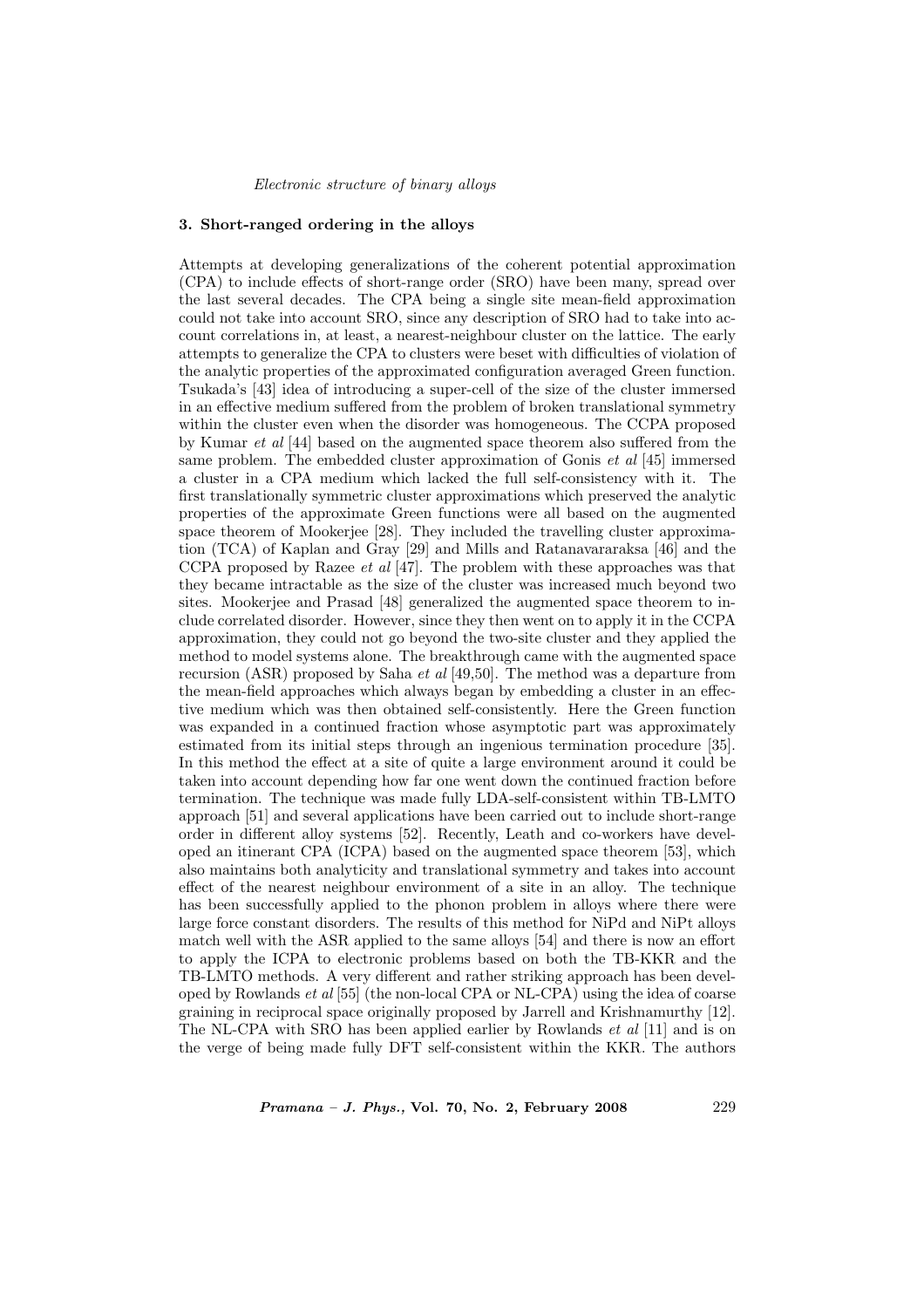report an unpublished report on it [56]. In this communication we report a fully DFT self-consistent ASR based on the TB-LMTO with SRO incorporated. We have applied it to the case of 50-50 CuZn alloys, so as to have a comparison with earlier attempts using different techniques.

# 4. The generalized augmented space theorem

The generalized augmented space theorem has been described in detail by Mookerjee and Prasad [48]. Let us briefly introduce those essential ideas which are necessary to make this communication reasonably self-contained.

For a substitutionally binary disordered alloy  $A_xB_y$  on a lattice we can introduce a set of random occupation variables  ${n_R}$  associated with the lattice sites labelled by  $R$ , which take the values 0 or 1 depending upon whether the site  $R$  is occupied by a A- or a B-type of atom. The Hamiltonian and hence the Green function are both functions of this set of random variables.

To start with, let us assume that short-range order extends up to nearest neighbours only. Let us take as an example the nearest-neighbour cluster of nine atoms on a body centered cubic lattice centered on the site labelled  $R_0$ . The occupation variables associated with its eight neighbours are correlated with  $n_{R_0}$ , but not with one another. Further, none of the other occupation variables associated with more distant sites are correlated with  $n_{R_0}$ .

We may then write

$$
P(n_{R_0}, n_{R_1}, \ldots, n_{R_k} \ldots) = P(n_{R_0}) \prod_{j=1}^8 P(n_{R_j} | n_{R_0}) \prod_{k > 8} P(n_{R_k}).
$$

The generalized augmented space theorem then associates with the random variables  $\{n_{R_k}\}\$  corresponding operators  $\{M_{R_k}\}\$ in their configuration space. The construction of the representations of these operators has been discussed in detail in the paper by Mookerjee and Prasad [48]. Here we shall quote only the relevant results necessary to proceed further.

We shall characterize the SRO by a Warren-Cowley parameter  $\alpha$ . In terms of this the probability densities are given by

For  $k = 0$  and  $k > 8$ 

$$
P(n_{R_k}) = x\delta(n_{R_k} - 1) + y\delta(n_{R_k}), \quad x + y = 1.
$$

For  $1 \leq j \leq 8$ 

$$
P(n_{R_j}|n_{R_0} = 1) = (x + \alpha y)\delta(n_{R_j} - 1) + (1 - \alpha)y\delta(n_{R_j}),
$$
  

$$
P(n_{R_j}|n_{R_0} = 0) = (1 - \alpha)x\delta(n_{R_j} - 1) + (y + \alpha x)\delta(n_{R_j}).
$$

In the full augmented space, the operators which replace the occupation variables are

$$
\widetilde{M}_{R_0} = M_{R_0} \otimes I \otimes I \otimes \dots,
$$
  

$$
\widetilde{M}_{R_j} = \sum_{\lambda=0}^{1} P_1^k \otimes M_{R_j}^{\lambda} \otimes I \otimes \dots, \quad j = 1, 2, \dots, 8
$$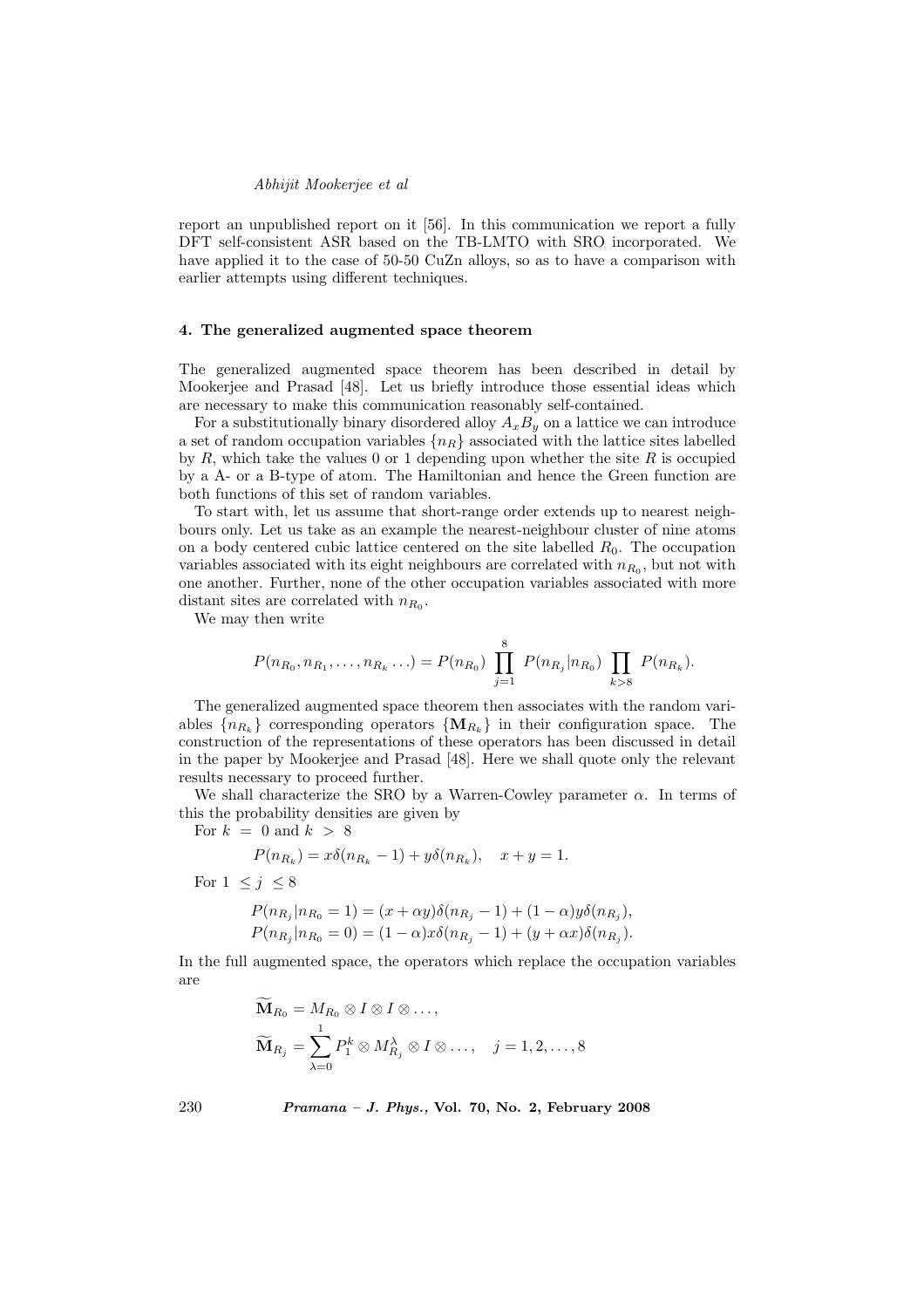

Figure 4. Density of states for 50-50 CuZn with (left) increasing positive  $\alpha$ which indicates increasing clustering tendency and (right) increasing negative  $\alpha$  which indicates ordering tendency. The values of the SRO parameter  $\alpha$ are shown on the upper right corner of each panel. Energies are shown with respect to the Fermi energy placed at the origin.

$$
\widetilde{\mathbf{M}}_k = I \otimes I \otimes \dots M_{R_k} \otimes I \otimes \dots, \quad k > 8
$$
\n
$$
P(n_{R_j}|n_{R_0} = \lambda) = -\frac{1}{\pi} \lim_{\delta \to 0} \text{Im} \langle \uparrow_{R_j} | ((n_{R_j} + i\delta) - M_{R_j}^{\lambda})^{-1} | \uparrow_{R_j} \rangle. \tag{4}
$$

We now follow the augmented space theorem and replace all the occupation variables  $\{n_R\}$  by their corresponding operators. The configuration average is the specific matrix element between the reference state  $|\{\emptyset\}\rangle$  as discussed earlier. We also note that the choice of the central site labelled  $R_0$  is immaterial. If we translate this site to any other and apply the lattice translation to all the sites, the Hamiltonian in the full augmented space remains unchanged. This formulation of short-ranged order also possesses lattice translational symmetry, provided the short-range order is homogeneous in space.

# 5. Effect of SRO on the density of states

We have carried out the TB-LMTO-ASR calculations on CuZn with a lattice constant of 2.85 Å. The Cu and Zn potentials are obtained from the LDA selfconsistency loop. All reciprocal space integrals are carried out using the generalized tetrahedron integration for disordered systems introduced by us earlier [42].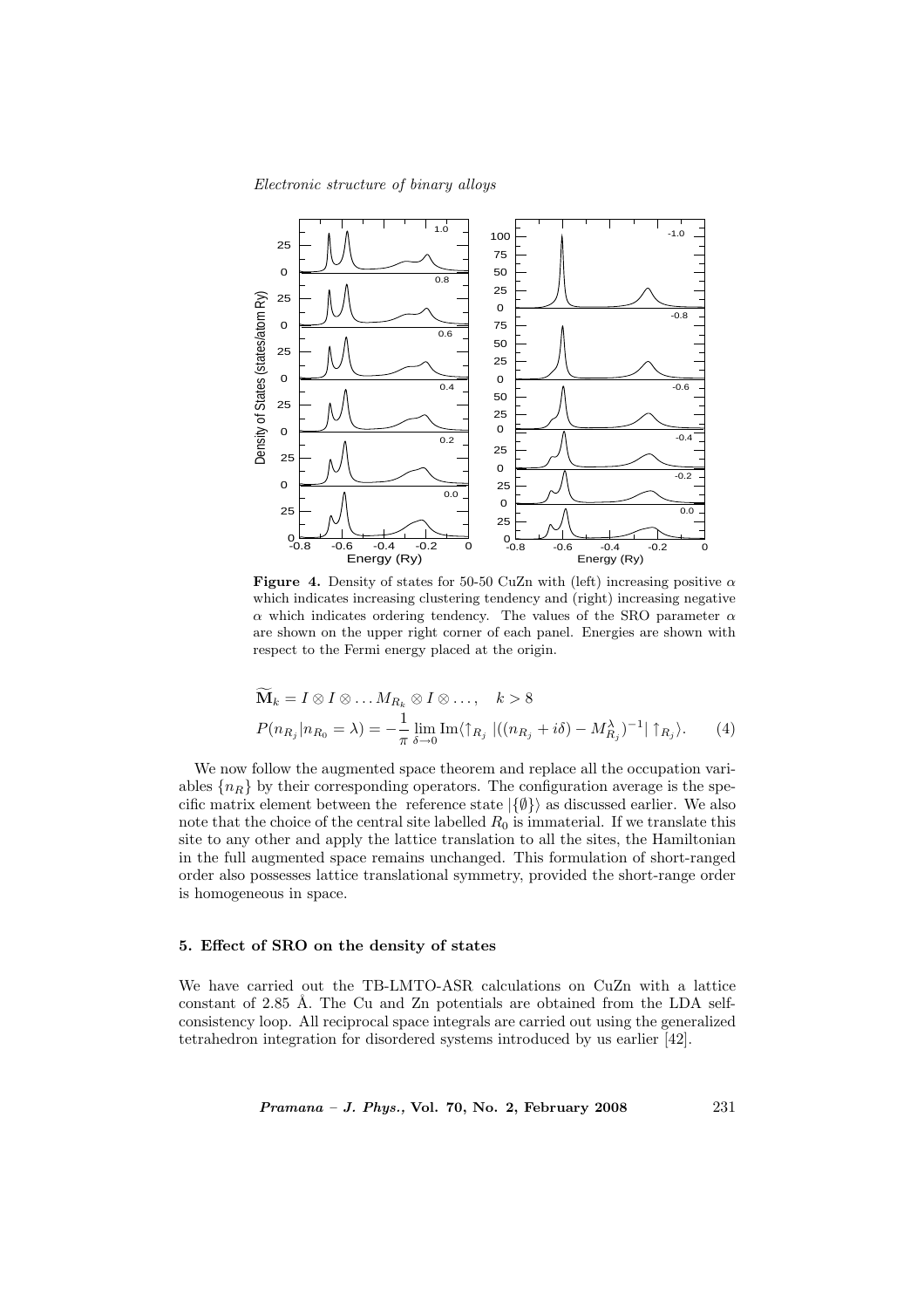Let us discuss the effect of SRO, leading, on one hand to ordering ( $\alpha < 0$ ) and on the other and to segregation ( $\alpha > 0$ ). We shall first look at figures 1 and 3. The complex band structure shown in figure 1 shows that the system is a split band alloy. The positions of the d-bands of Cu and Zn are well-separated in energy. This implies that the 'electrons travel more easily between Cu or between Zn sites than between unlike ones' [11]. So when the alloy orders and unlike sites sit next to each other, the overlap integral between the like sites decreases. This leads to a narrowing of the bands associated with Cu and Zn. A comparison between the bottom and central panels of figure 3 shows that the bands in the latter are much narrower than those of the former. This is the main effect of ordering setting in. On the other hand, when the alloy is completely disordered, the bands gets widened by disorder scattering and the sharp structures in the density of states are smoothened.

Figure 4 (left panel) shows the density of states with increasing positive  $\alpha$  indicating increasing clustering tendency. Comparing with figure 3 we note that as clustering tendency increases the density of states begins to show the structures seen in the pure metals in both the split bands. For large positive  $\alpha$  there is still residual long-ranged disorder. This causes smoothening of the bands with respect to the pure materials. For these large, positive  $\alpha s$ , we notice the development of the structure around −0.35 Ry below the Fermi energy.

Figure 4 (right panel) shows the density of states with increasing negative  $\alpha$ indicating increasing ordering tendency. On the bcc lattice at 50-50 composition we expect this ordering to favour a B2 structure. With increasing ordering tendency, both the split bands narrow and lose structure. The feature around −0.35 Ry disappears. This band narrowing and suppression of the feature around −0.35 Ry are clearly seen in the ordered B2 alloy shown in figure 3b.

Our analysis is closely similar to that of Rowlands  $et \ al \ [11]$ . Although there are differences in the way short-range order is introduced in the ASR and NL-CPA, there is broad agreement between the two works on the effect of short-range ordering. In particular, the development of the shoulder around −0.35 Ry below the Fermi energy with segregation and the narrowing of the split bands on ordering are observed in both the approaches. In the ordering regime there are minor differences in the results of the two approaches. The relative heights of the two peaks in the split bands are much more pronounced and the broadening is larger in the ASR when compared with NL-CPA.

Finally, in figure 5 we show the band energy as a function of the nearest-neighbour Warren-Cowley parameter. The minimum occurs at the ordering end, as expected. Experimentally the alloy does show a tendency to order at lower temperatures.

# 6. Concluding remarks

The work presented here is a part of our continuing development of methods for the study of electronic structure of disordered alloys based on the augmented space method introduced by one of us. We have argued that our generalization of the augmented space technique to include correlated disorder and its combination with the recursion method of Haydock  $et \ al \ [35]$ , yields configuration averaged Green functions which are lattice translationally symmetric and have the necessary herglotz analytical properties of the exact ones. We have applied this technique to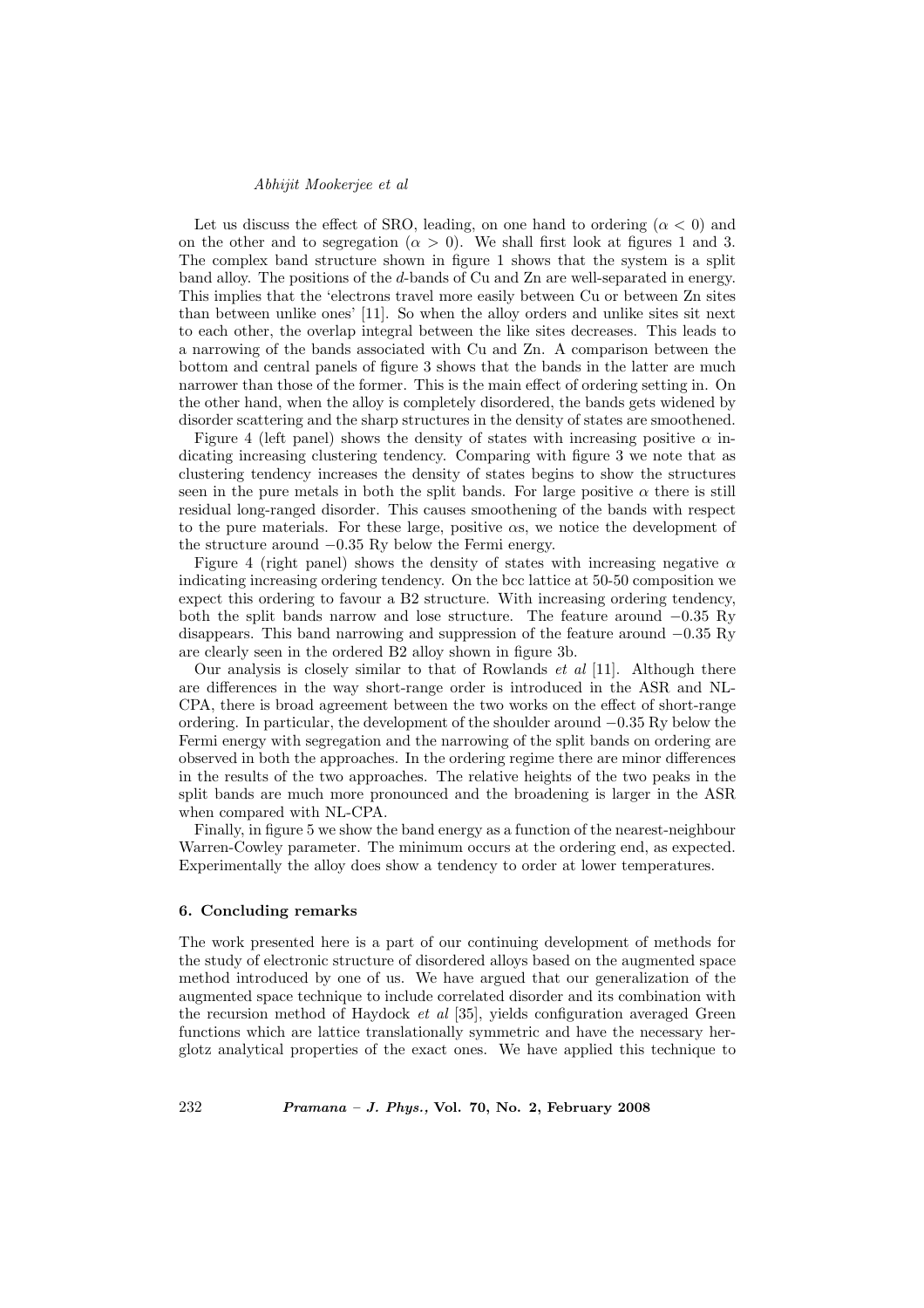Electronic structure of binary alloys



Figure 5. The band energy (from which the contribution of the core electrons have been subtracted) as a function of the nearest-neighbour Warren-Cowley SRO parameter.

the case of the split-band 50-50 CuZn alloy. Experimental evidences of short-range ordering in this alloy exist and hence our interest in its study. We have looked at the whole range of short-range ordering from clustering to homogeneous disorder to ordering and have studied its effect on the density of states, optical conductivity and reflectivity of the alloy. Our results are in broad agreement with an alternative approach via the non-local-CPA.

We had set out to demonstrate that the generalized augmented space recursion, in combination with the LDA-based TB-LMTO, is an efficient computational technique which can go beyond the single-site mean-field approximation and take into account local environmental effects like short-range ordering and clustering, at the same time maintaining analytic properties essential for physical interpretation of its results. This is the main conclusion of this work.

# Acknowledgment

One of us (KT) would like to acknowledge the CSIR for financial assistance.

# References

- [1] P E A Turchi, L Reihard and G M Stocks, Phys. Rev. B50, 15542 (1994)
- [2] A Zunger, S-H Wei, L G Ferreira and J Bernard, Phys. Rev. Lett. 65, 353 (1990)
- [3] A Mookerjee, in Electronic structure of alloys, surfaces and clusters edited by D D Sarma and A Mookerjee (Tayler-Francis, UK, 2003)
- [4] S Ghosh, P L Leath and M H Cohen, Phys. Rev. B66, 214206 (2002)
- [5] T Saha, I Dasgupta and A Mookerjee, J. Phys.: Condens. Matter 6, L245 (1994)
- [6] A Chakrabarti and A Mookerjee, Europhys. J. B44, 21 (2005)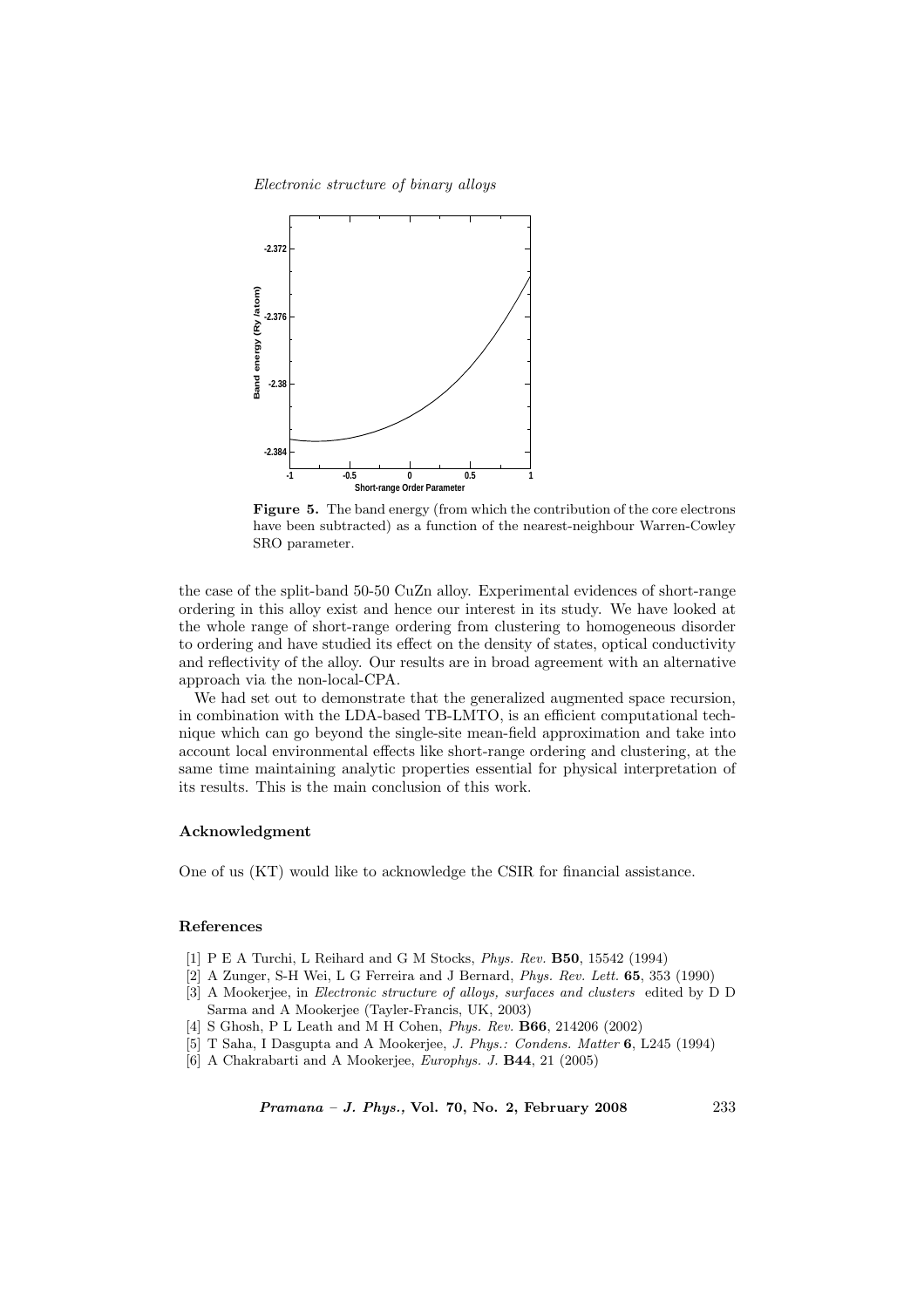- [7] F Jona and P M Marcus, J. Phys.: Condens. Matter 13, 5507 (2001)
- [8] Binary alloy phase diagrams edited by T B Massalski, H Okamoto, P R Subramaniam and L Kacprzak (ASM International, Materials Park, Ohio, 1990)
- [9] W Hume-Rothery, The structure of metals and alloys (Institute of Metals, London, 1936)
- [10] A Bansil and H Ehrenreich, *Phys. Rev.* **B9.** 445 (1974)
- [11] D A Rowlands, J B Staunton, B L Gyorffy, E Bruno and B Ginatempo, Phys. Rev. B72, 045101 (2005)
- [12] M Jarrell and H R Krishnamurthy, *Phys. Rev.* **B63**, 125102 (2001)
- [13] C B Walker and D T Keating, Phys. Rev. 130, 1726 (1963)
- [14] C B Walker and D R Chipman, Phys. Rev. B4, 3104 (1971)
- [15] I A Abrikosov, A M N Niklasson, S I Simak, B Johansson, A V Ruban and H L Skriver, Phys. Rev. Lett. 76, 4203 (1996)
- [16] I A Abrikosov, Yu H Velikov, P A Korzhavyi, A V Ruban and L E Shilkrot, Solid State Commun. 83, 867 (1992)
- [17] D D Johnson and F J Pinski, Phys. Rev. B48, 11553 (1993)
- [18] P P Singh, A Gonis and P E A Turchi, Phys. Rev. Lett. 71, 1605 (1993)
- [19] P P Singh and A Gonis, Phys. Rev. B49, 1642 (1994)
- [20] P A Korzhavyi, A V Ruban, I A Abrikosov and H L Skriver, Phys. Rev. B51, 5773 (1995)
- [21] Y Wang, G M Stocks, W A Shelton, D M C Nicholson, Z Szotek and W M Temmerman, Phys. Rev. Lett. 75, 2867 (1995)
- [22] E Bruno, L Zingales and A Milici, Phys. Rev. B66, 245107 (2002)
- [23] L Muldawer, Phys. Rev. 127, 1551 (1963)
- [24] G Joos and A Klopfer, Z. Physik. 138, 251 (1954)
- [25] H Amar and K H Johnson, Phys. Rev. 139, A760 (1965)
- [26] H Amar, K H Johnson and K P Wang, Phys. Rev. 148, 672 (1966)
- [27] H Amar, K H Johnson and C B Sommers, Phys. Rev. 153, 655 (1967)
- [28] A Mookerjee, J. Phys. C6, 1340 (1973)
- [29] T Kaplan and L J Gray, Phys. Rev. 15, 3260 (1977)
- [30] T Saha, I Dasgupta and A Mookerjee, J. Phys.: Condens. Matter 8, 1979 (1996)
- [31] S Ghosh, N Das and A Mookerjee, Int. J. Mod. Phys. B21, 723 (1999)
- [32] I Dasgupta, T Saha, A Mookerjee and G P Das, J. Phys.: Condens. Matter 9, 3529 (1997)
- [33] O K Andersen, Phys. Rev. 12, 3060 (1975)
- [34] O K Andersen and O Jepsen, *Phys. Rev. Lett.* **53**, 2571 (1984)
- [35] R Haydock, Solid state physics (Academic Press, New York, 1980) vol. 35
- [36] N Beer and D G Pettifor, in The electronic structure of complex systems edited by P Phariseau and W M Temmerman (Plenum, New York, 1982) vol. 113, p. 769
- [37] R Haydock, Philos. Mag. B43, 203 (1981) R Haydock and R L Te, Phys. Rev. 49, 10845 (1994)
- [38] R Haydock, Real space techniques in electronic structure, Thesis (University of Cam-
- bridge, UK, 1972)
- [39] A Chakrabarty and A Mookerjee, Euro. Phys. J. B44, 21 (2005)
- [40] A V Ruban and H L Skriver, Phys. Rev. B66, 024201 (2003)
- [41] K K Saha and A Mookerjee, *J. Phys.: Condens. Matter* **17**, 4559 (2005)
- [42] K K Saha, A Mookerjee and O Jepsen, Phys. Rev. B71, 094207 (2005)
- [43] M Tsukada, *J. Phys. Soc. Jpn.* **32**, 1475 (1972)
- [44] V Kumar, V K Srivastava and A Mookerjee, *J. Phys.* **C15**, 1939 (1982)
- [45] A Gonis, G M Stocks, W H Butler and H Winter, Phys. Rev. B29, 555 (1984)